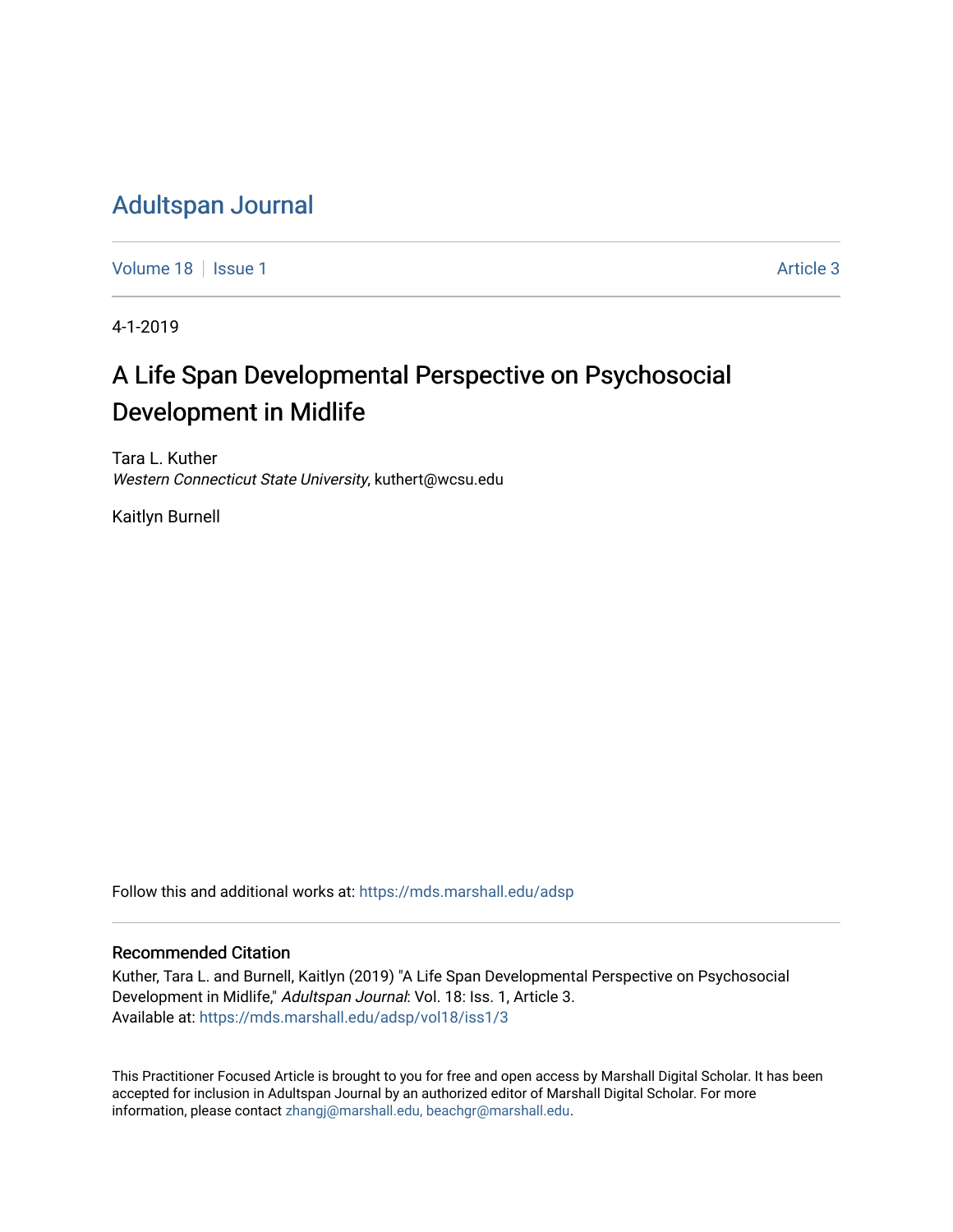|                  | Kuther and Burnell: A Life Span Developmental Perspective on Psychosocial Development<br>Received 11/11/16 |
|------------------|------------------------------------------------------------------------------------------------------------|
|                  | Revised 12/21/17                                                                                           |
|                  | Accepted $02/19/18$                                                                                        |
| <b>DD ACTICE</b> | DOI: 10.1002/adsp.12067                                                                                    |

**PRACTICE**

# **A Life Span Developmental Perspective on Psychosocial Development in Midlife**

# **Tara L. Kuther and Kaitlyn Burnell**

*Research in life span development suggests that middle adulthood is a time of stability, discovery, and psychosocial growth. This review applies the life span developmental perspective to advance counselors' understanding of psychosocial development during middle adulthood, specifically, midlife adults' sense of self, perceptions of aging, developmental tasks, and contexts.* 

*Keywords*: middle adulthood, life span development, psychosocial development, midlife adults

The fields of life span human development and counseling share the goal of empowering diverse individuals and families in living healthy, satisfying, and meaningful lives (Geidner, 2009; Kaplan, Tarvydas, & Gladding, 2014). The life span developmental perspective studies patterns of development from conception to death to foster positive adaptation and resilience in people of all ages (Overton, 2015). Although middle adulthood (ages 40 to 65 years) spans about one third of the life span, it is little researched relative to childhood and older adulthood (Lachman, 2015). Myths about midlife abound, and it is often portrayed colloquially as a time of crisis and loss. Research instead suggests that middle adulthood is a time of stability, discovery, and growth (Lachman, 2015). This article provides an overview of the life span developmental perspective and its application in understanding midlife adults' sense of self and aging, developmental tasks, and immersion in a system of contexts. An understanding of psychosocial development in middle adulthood can aid counselors in their work with middle-aged adults as clients and family members.

*Tara L. Kuther and Kaitlyn Burnell, Department of Psychology, Western Connecticut State University. Correspondence concerning this article should be addressed to Tara L. Kuther, Department of Psychology, Western Connecticut State University, 181 White Street, Danbury, CT 06810 (email: kuthert@wcsu.edu).*

. . . . . . . .

*© 2019 by the American Counseling Association. All rights reserved.*

**ADULTSPAN***Journal April 2019 Vol. 18 No. 1* **27**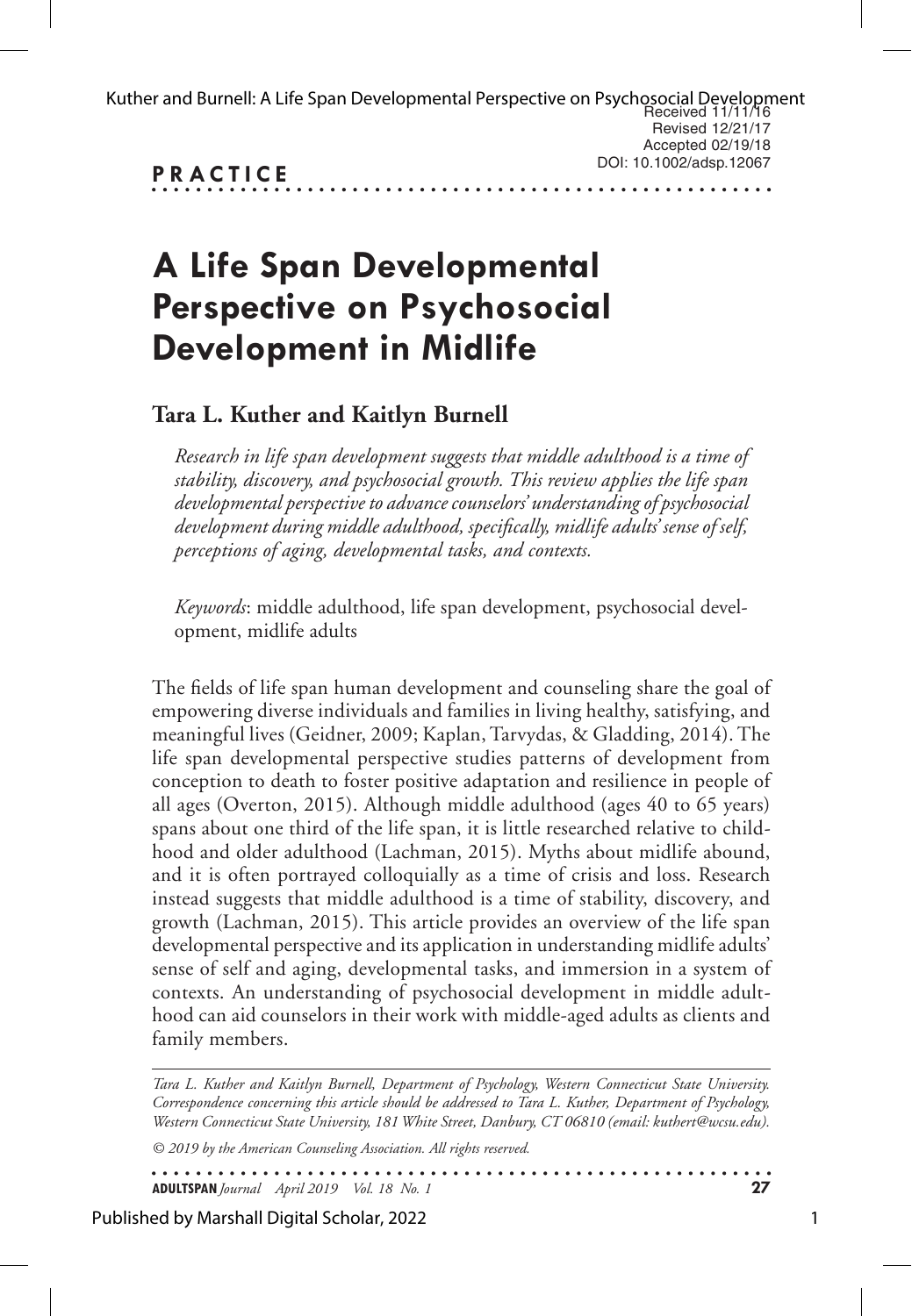### **THE LIFE SPAN DEVELOPMENTAL PERSPECTIVE**

Development is a process of systematic changes and continuities occurring within a person from conception to death (Overton, 2015). It is multidimensional, consisting of multiple interacting domains of functioning (e.g., physical, cognitive, psychosocial). Changes in one area of development hold implications for other areas. For instance, physical changes in midlife, such as the need to use reading glasses, may influence psychosocial development, such as a sense of self (Wray, 2007). Developmental change is multidirectional and characterized by both gains and losses. For example, laboratory studies suggest that over midlife, adults begin to demonstrate mild cognitive declines in areas such as attention, working memory, and processing speed, yet simultaneously show longitudinal gains in knowledge, experience, and wisdom (Nisbett et al., 2013). Perhaps the most influential life span principle—consistent with most approaches to counseling—is that individuals are not islands unto themselves; they are immersed in context (Bronfenbrenner & Morris, 2006). That is, development is the result of multiple ongoing dynamic interactions between individuals and the system of contexts in which they are embedded, including family, peer group, and work.

The life span developmental approach can be applied to understand psychosocial development in middle adulthood, specifically, the dynamic interactions among individuals' self-constructions, developmental tasks, and immersion in multiple contexts. As shown in Figure 1, midlife adults' sense of self is multidimensional and influenced by their perception of aging, their sense of having aged, and their views of whether midlife is a time of crisis (Kornadt & Rothermund, 2015; Levy, 2009; Mock & Eibach, 2011). These aspects of self reciprocally influence adults' progression on developmental tasks central to midlife: identity, generativity, and the search for meaning (Erikson, 1959; Heintzelman & King, 2014). Adults are also embedded in multiple interacting contexts (Bronfenbrenner & Morris, 2006; Overton, 2015).

### **AGING AND THE MIDLIFE SELF**

Midlife adults' awareness of aging and their attitudes about aging hold implications for their sense of self and their views of their aging process (Kornadt & Rothermund, 2015). Aging is often depicted negatively, as something to avoid, dread, and counteract (Degges-White, 2001). Adults of many cultures associate negative physical and mental traits with old age (Löckenhoff et al., 2009), and negative attitudes toward old age tend to peak in midlife (Davis & Friedrich, 2010; McBride & Hays, 2012). Aging stereotypes often exist without awareness yet can become internalized by midlife adults as self-fulfilling self-stereotypes that may determine adults' aging process (Levy, 2009). The degree to which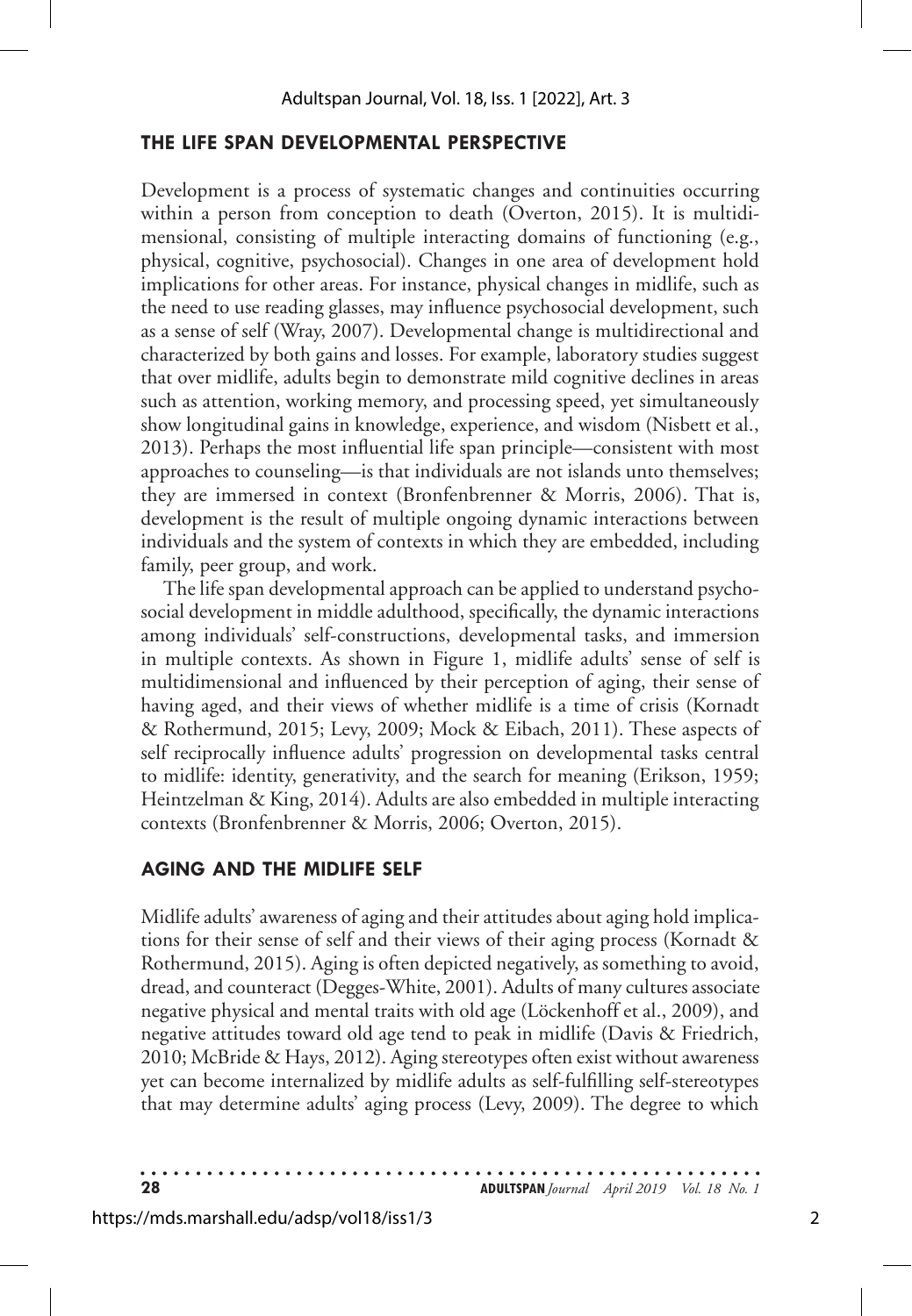

middle-aged adults internalize aging stereotypes may depend on their sense of having aged (Mock & Eibach, 2011).

Subjective age, how old one feels, is a major component of the sense of self that varies across the adult years. Adults tend to view themselves as younger than their years, and the discrepancy between subjective and chronological age increases over adulthood (Barrett & Montepare, 2015). This pattern has been observed in 18 countries, suggesting that perceiving oneself as younger than one's chronological age may serve an adaptive function in development, perhaps as a compensatory strategy to counteract the negative cultural messages associated with aging (Weiss & Lang, 2012). Midlife adults who view themselves as younger than their chronological age tend to score higher on measures of well-being, mental health, and life satisfaction (Ryff, 2014). Subjective age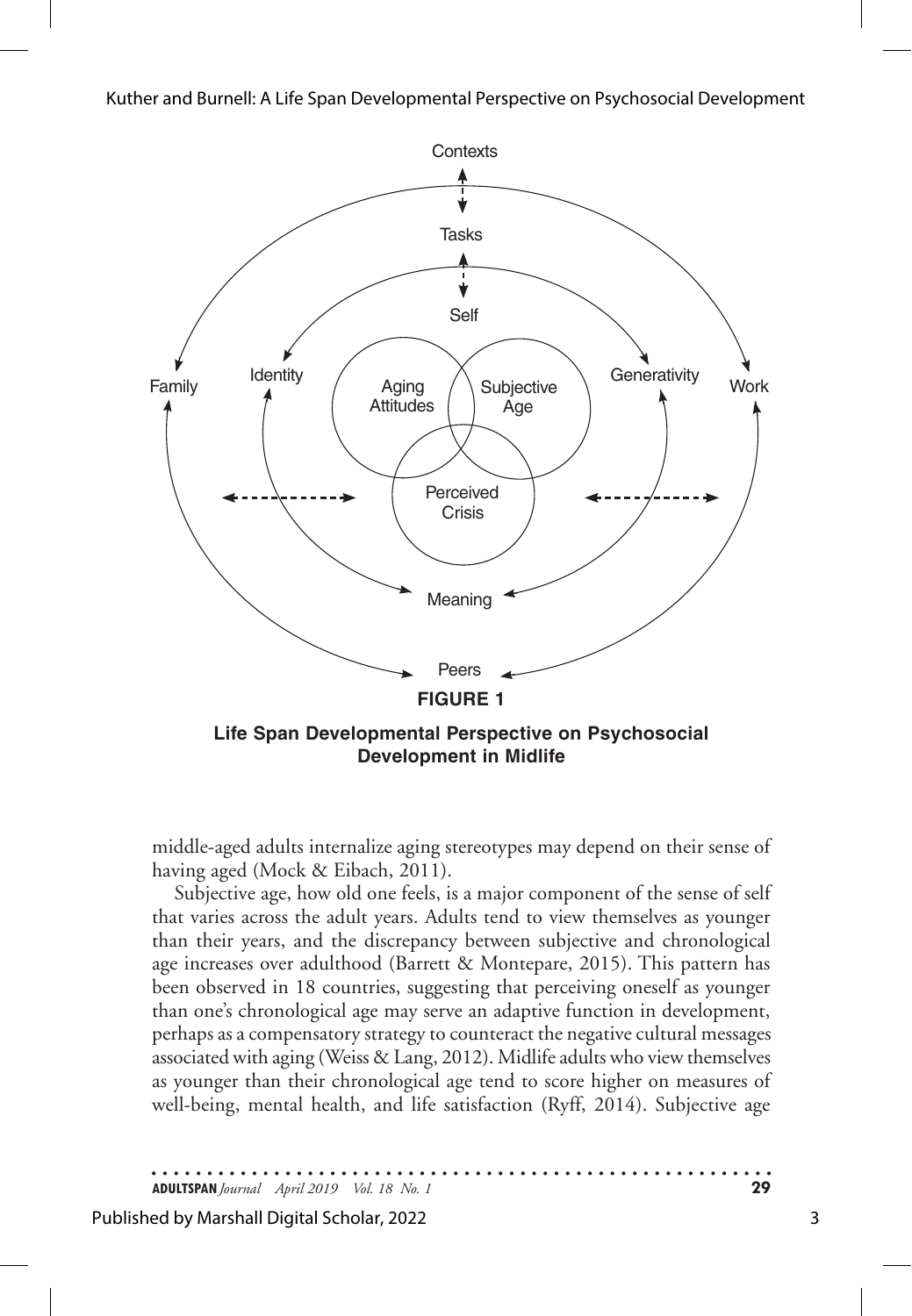and attitudes about aging interact; an older subjective age predicts poor life satisfaction when adults have negative attitudes about aging, but not when they report more positive attitudes (Mock & Eibach, 2011).

The most enduring belief about midlife with the potential to shape adults' self-conceptions is that it is a time of turmoil as adults recognize their mortality. However, the research literature suggests that tumult is the exception rather than the rule, with estimates of as few as 10% of adults experiencing a midlife crisis (Robinson & Wright, 2013). Middle-aged adults vary in the extent to which they experience turmoil, rooted in their characteristics and contexts. Adults who experience a crisis in midlife have often experienced personal upheavals and psychological problems earlier in life (Freund & Ritter, 2009). Most individuals who experience a crisis by the age of 50 tend to attribute it to challenging and confusing life events, such as career and marital transitions, rather than age (Wethington, Kessler, & Pixley, 2004). Changes in circumstances and contexts (e.g., job loss, illness, residential change) occur at all times in adulthood, triggering responses that some adults and their families interpret as midlife crises and others as turning points in life (Beutel, Glaesmer, Wiltink, Marian, & Brähler, 2010). Regardless of whether adults experience change as a turning point or crisis, research suggests that midlife is a time of increasing life satisfaction, self-esteem, and well-being (Lachman, 2015).

#### **DEVELOPMENTAL TASKS OF MIDLIFE**

Central to life span developmental theory is the assumption that individuals face developmental tasks all throughout life. Adults' physical, cognitive, and psychosocial capacities influence their approach to developmental tasks, as do their self-constructs and the contexts in which they are embedded (Overton, 2015). In midlife, adults face the psychosocial tasks of finding a sense of meaning in life, revising and reconstructing a sense of identity given the life lived, and developing a sense of generativity.

A meaningful life has purpose and makes sense to the person living it (Heintzelman & King, 2014). Although adults of all ages seek to make sense of their experiences and find meaning in their lives, middle-aged adults tend to report greater immersion in the search for meaning than do young or older adults (Ko, Hooker, Geldhof, & McAdams, 2016). Turning points in life, the significant transitions often interpreted as crises, may spark meaning-making attempts (Park, 2010). For example, research with over 43,000 people from 100 countries suggested that adults tend to report searching for a sense of meaning before milestone birthdays (e.g., years that end with zero, signifying exiting and entering a new decade of life; Alter & Hershfield, 2014). Self-reported sense of meaning in life tends to increase from midlife into old age and predicts wellbeing, self-reported health, life satisfaction, and enthusiasm for life (Heintzelman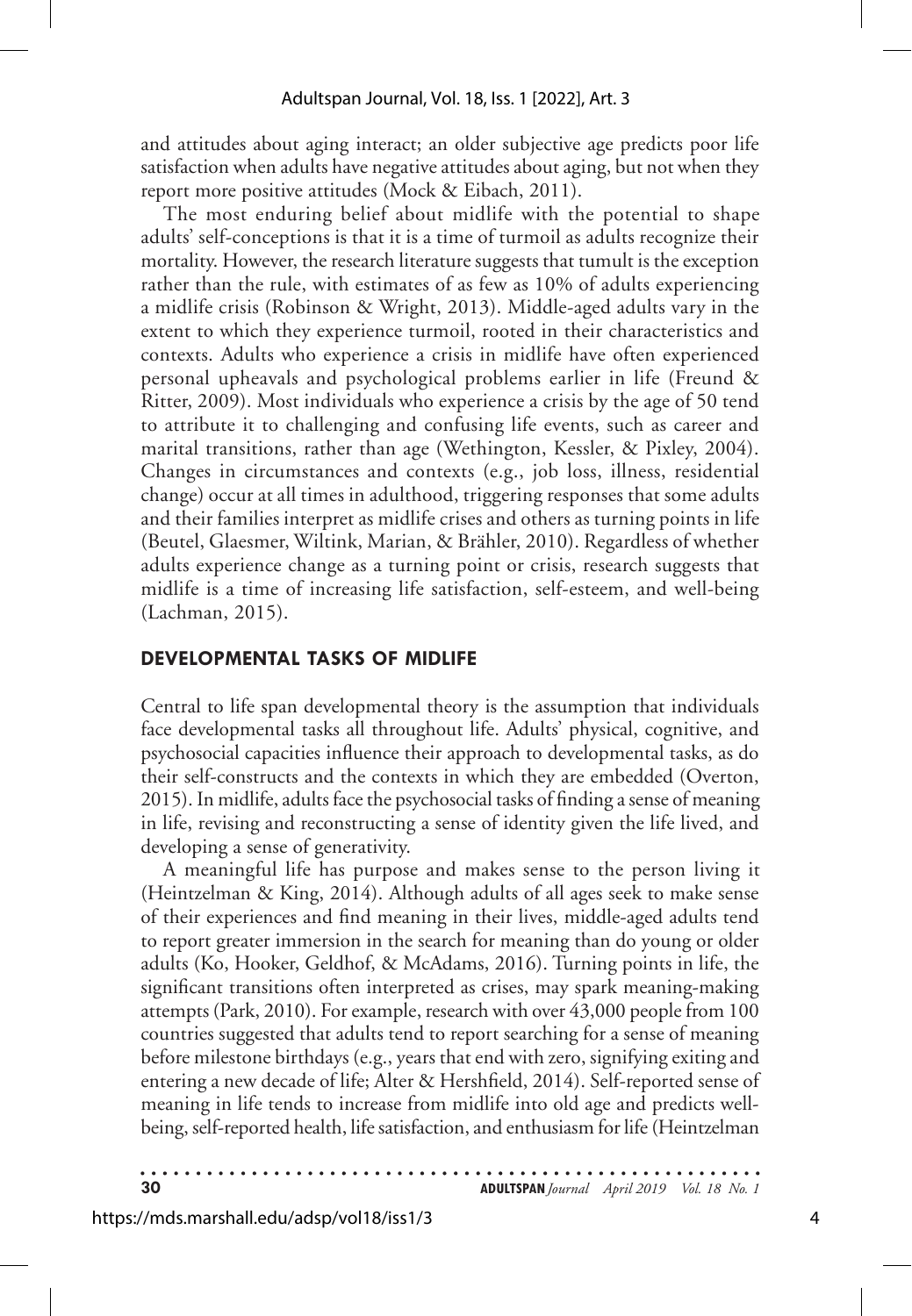& King, 2014). Adults who have found a sense of meaning in life perceive their lives as having inherent value or worth, which can influence how they navigate other developmental tasks such as consolidating a sense of identity.

First encountered in adolescence, individuals revisit the task of identity development throughout the life span (Erikson, 1959). The experience of turning points and normative age-related changes in midlife can prompt growth and change in identity (Moen & Wethington, 1999). Midlife changes often trigger reflection, the tendency to look back on accomplishments in light of youthful goals. Adults make sense of their experiences, views, and purpose by generating narratives in which they tell the story of their lives, uniting the past and imagined future, and instilling a sense of order and meaning into their lives (McAdams, 2014). As compared with young adults, midlife adults tell more sophisticated autobiographical stories and express deeper insights into how their experiences have shaped them (Pasupathi & Mansour, 2006). Adults who narrate their lives as stories of personal redemption with both failure and growth tend to clarify their sense of identity (McAdams, 2014). Adults with a secure sense of self may look beyond themselves to consider how to help others, awakening their drive toward generativity.

Generativity is the quintessential task of midlife, characterized by a concern for and commitment to giving back to the world and promoting the well-being of future generations (Erikson, 1959). Adults fulfill generative needs through parenting, teaching, mentoring, and community service. Generativity concerns rise over the midlife years for adults in many cultures, with middle-aged adults reporting more concern for others, providing more emotional support and unpaid assistance to others, and expressing a greater interest in civic responsibility than young adults (Hofer et al., 2014). Generativity holds benefits for the midlife adult, including positive affect, life satisfaction, work satisfaction, and well-being (Schoklitsch & Baumann, 2012). Although all adults experience shifts in their sense of self as they face the normative tasks of midlife, their approach and achievement of these tasks is influenced by the sociocultural contexts in which they are embedded (Moen & Wethington, 1999).

#### **MIDLIFE CONTEXTS**

Throughout life, individuals are immersed in multiple contexts that intersect and interact dynamically (Bronfenbrenner & Morris, 2006; Overton, 2015). Perhaps the most prominent context for midlife adults is family. Midlife adults are faced with a unique set of transitions that occur as children become adults, parents age, and spouses retire. The timing of family role transitions and the degree to which they are expected influences adaptation (Moen & Wethington, 1999).

Most adults ages 45 and older are married, including about one half (53%) in first marriages and 16% in second marriages (Aughinbaugh, Robles, & Sun, 2013). Couples with adolescent children tend to experience high levels of marital

**ADULTSPAN***Journal April 2019 Vol. 18 No. 1* **31**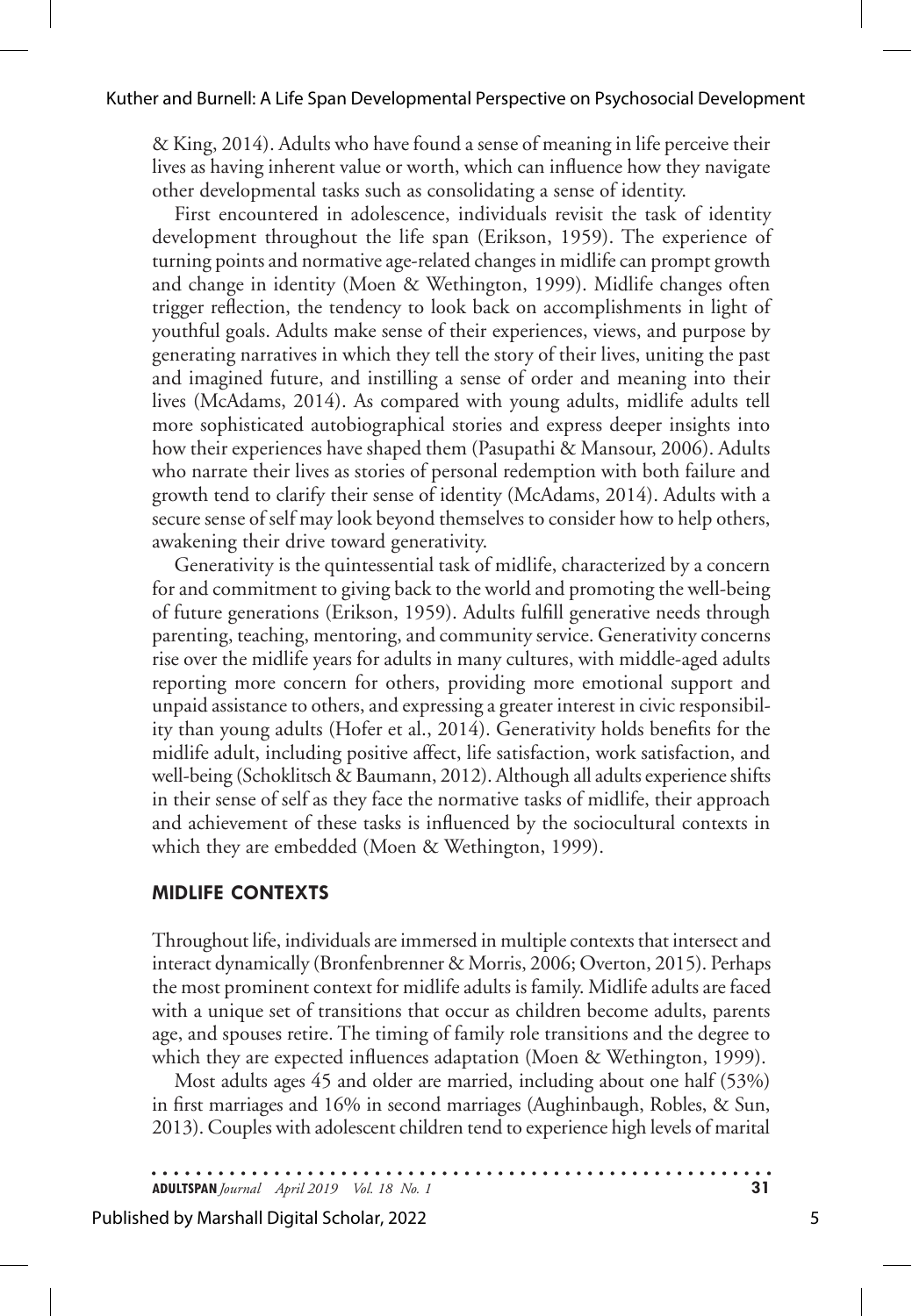conflict and lower levels of marital satisfaction relative to other periods in life (Cui & Donnellan, 2009). Marital satisfaction fluctuates, but it tends to increase as children move out of the home—a period of life when household income tends to rise and spouses have more time to spend with each other and get better at understanding each other (Duba, Hughey, Lara, & Burke, 2012; Gorchoff, John, & Helson, 2008). Although divorce has become more common in midlife, rising 14% since 1990 for adults ages 40 to 49 and 105% in adults over age 50, middle-aged adults are half as likely to divorce as young adults (Stepler, 2017).

Parenting tasks shift in midlife as children move out of the home. Rather than evoke crisis, the empty nest is often accompanied by a sense of personal freedom, reflection, and goal pursuit (Bouchard, 2018). The return of adult children to the nest poses adjustment challenges for midlife parents (Mitchell, 2016). In contrast, births to midlife mothers are increasingly common. For example, births to women ages 40 to 44 increased 11% over the last decade (Martin, Hamilton, & Osterman, 2017). Adults who experience first-time parenthood in midlife may find that their experiences do not match those of other parents or those of their same-age peers. The advantage to off-time parenthood is that many midlife parents report feeling better prepared and more satisfied with life upon the birth of their children than younger parents (Mac Dougall, Beyene, & Nachtigall, 2012).

Becoming a grandparent is a common milestone for adults in their late 40s and early 50s (on average, age 49 for women and 52 for men in the United States; Leopold & Skopek, 2015). The grandparent role brings new responsibilities and challenges, such as expectations for child care and the provision of emotional, tangible, and, often, financial assistance. Adults may juggle the grandparent role alongside career, romantic relationships, friendships, and other family relationships, with the potential for added stress (Antonnucci, Birditt, Sherman, & Trinh, 2011).

As their parents age, midlife adults shift into new roles. An egalitarian relationship in early midlife may transition to a caregiver partnership in late midlife. Middle-aged adults are often described as sandwiched between raising children and caring for aging parents (Grundy & Henretta, 2006). The sandwich metaphor is partially true. Although adult children are twice as likely as elderly parents to receive financial support from midlife adults, most adults report providing emotional support to multiple generations (Friedman, Park, & Wiemers, 2015). Emotional support exerts a toll, and midlife adults are vulnerable to role overload, which is associated with anxiety, exhaustion, depression, and a reduced sense of control (Wang, Shyu, Chen, & Yang, 2011). Those whose caregiving responsibilities increase, such as in the care of a family member with dementia, may be especially vulnerable.

The nature of emotional and physical support that midlife adults provide varies with cultural norms (Haberkern & Szydlik, 2010). For example, Hispanic and Latino families often emphasize the value of *familism*, placing family before all else and recognizing the duty of family members to care for one another,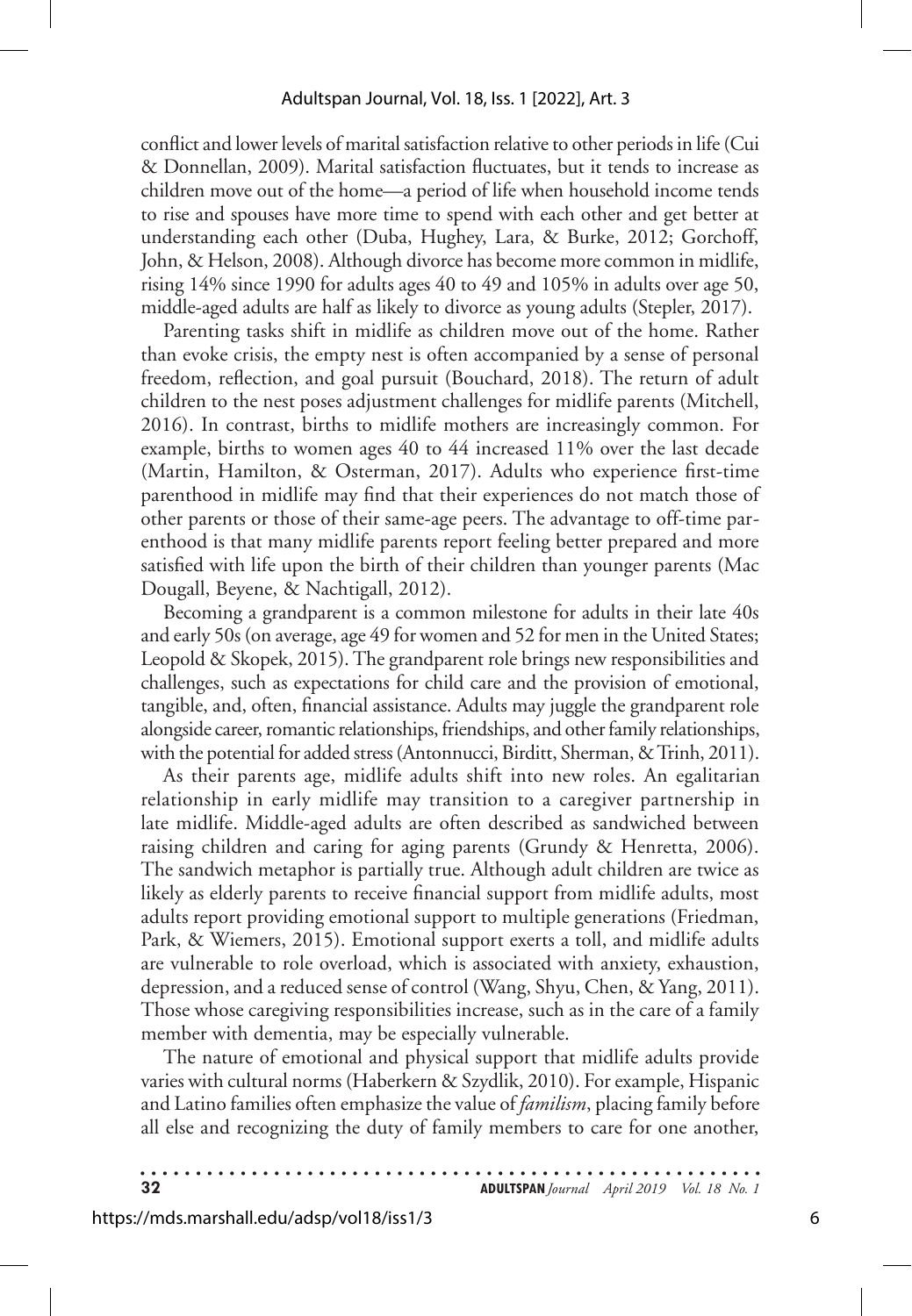regardless of personal, financial, or legal issues (Carlo, Koller, Raffaelli, & De Guzman, 2007). Ethnic minority and immigrant families and those in contexts of low socioeconomic status are more likely to live together in three-generation households, influenced by cultural norms and often necessity (Casper, Florian, Potts, & Brandon, 2016). Likewise, grandparent involvement in financial and caregiving roles is high in many minority households, including those of Chinese, Korean, Mexican American, Native American, and Canadian Aboriginal heritage (Ganong & Coleman, 2017). Grandmothers may take on caregiver, mentor, and disciplinarian roles. Contextual differences in caregiving norms extend beyond childhood. African American, Asian American, and Hispanic and Latina/o adults at all income levels are more likely than European American non-Hispanic adults to provide aging parents with financial and caregiving assistance (Montgomery, Rowe, & Kosloski, 2007).

The family context tends to take center stage, yet adults interact in other contexts that influence their development, most notably peer and work contexts. Midlife adults turn to close friends for support with life transitions, turning points, and everyday hassles such as workplace stress (Birditt, Antonucci, & Tighe, 2012). Although middle-aged adults spend less time with their friends and have fewer friends as compared with younger and older adults, friendships continue to be important sources of social support and are associated with well-being, positive affect, and self-esteem (Wrzus, Zimmermann, Mund, & Neyer, 2016). As adults' future time perspectives shrink, they tend to emphasize meaning in their relationships, become more selective, have smaller social circles, and have more fulfilling friendships (Fingerman & Charles, 2010). The peer context serves as an important buffer to work and family-related stressors; however, sustaining supportive relationships in the face of multiple demands is challenging.

The work context is often central to adults' sense of competence and achievement and integral to the construction of self. Middle-aged adults are more likely to be employed than young adults (Bureau of Labor Statistics, 2017), but earn less and are less financially secure than prior generations (U.S. Census Bureau, 2016). Despite financial instability, job satisfaction tends to increase in middle adulthood (Dobrow Riza, Ganzach, & Liu, 2016). Whereas young adults tend to gravitate toward extrinsic rewards, middle-aged employees tend to place greater importance on the intrinsic rewards of work, such as friendships with coworkers, job satisfaction, self-esteem, and the sense that one is making a difference (Kooij, De Lange, Jansen, Kanfer, & Dikkers, 2011). This shift corresponds to midlife adults' increasing search for meaning and advances in generativity (Allan, Duffy, & Douglass, 2014).

#### **IMPLICATIONS FOR COUNSELORS**

An understanding of midlife adults' views of their aging process and supports can aid counselors in providing care that addresses adults' developmental

**ADULTSPAN***Journal April 2019 Vol. 18 No. 1* **33**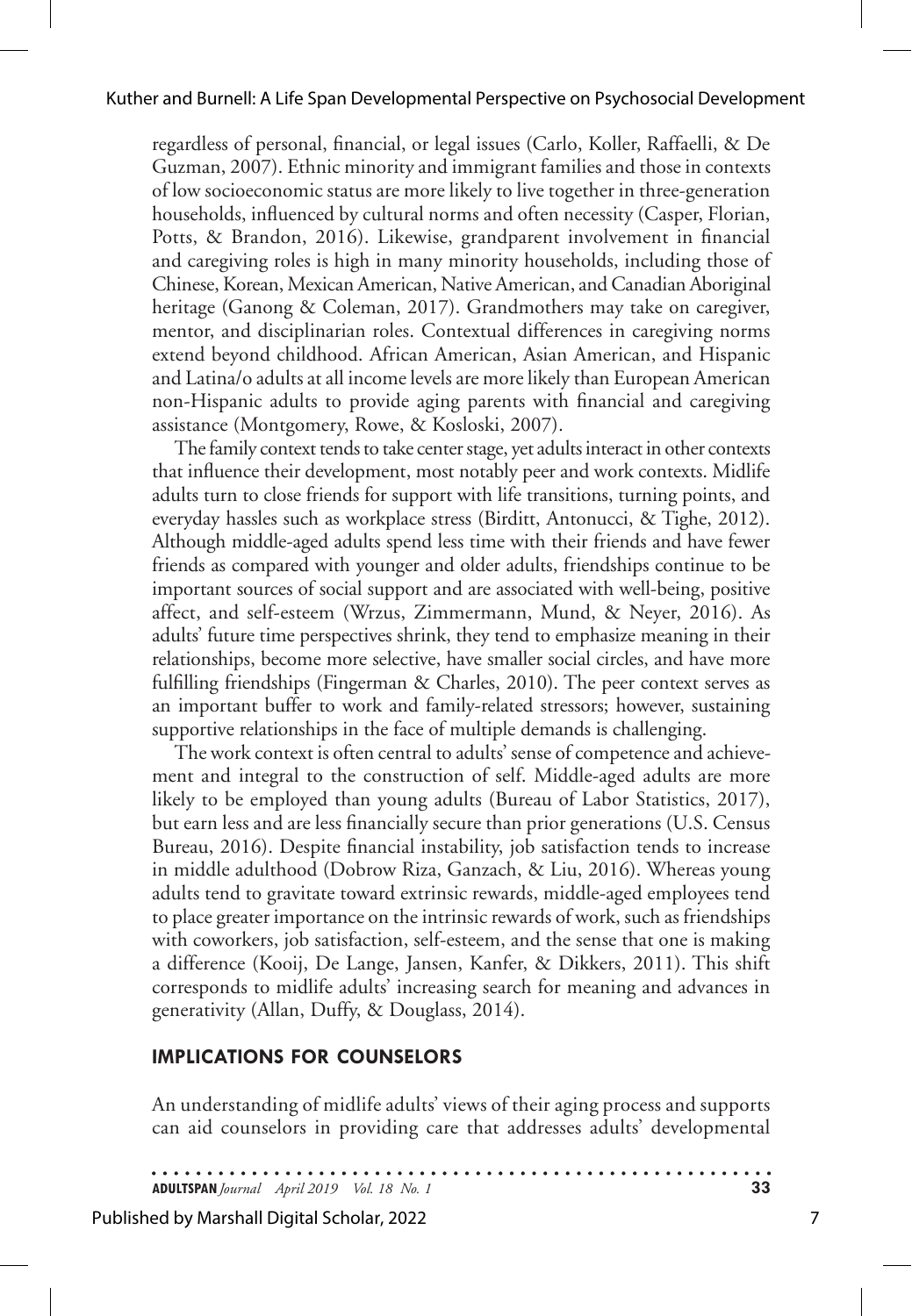needs. Human growth and development is a core area of counselor education (Kaplan et al., 2014), but middle adulthood is an understudied period of the life span (Lachman, 2015). Given that myths about midlife and negative stereotypes about aging proliferate, it is important that counselors carefully assess their knowledge and beliefs about middle age (McBride & Hays, 2012). In constructing an identity, counselors integrate their personal and professional selves; personal views and knowledge about midlife are implicit to professional activities (Degges-White & Stoltz, 2015). Graduate seminars and continuing education can provide advanced education about normative adult development, including changes in physical, cognitive, and psychosocial domains. Continuing education can aid counselors in constructing developmentally appropriate expectations for midlife clients and establishing a framework for fostering wellness across the life span (Fullen, 2016). Transformative learning experiences that immerse participants in casework, reflective writing, and group discussions promote self-reflection and prompt counselors to recognize the feelings and meanings they ascribe to midlife development and aging (Shuler & Keller-Dupree, 2015). In turn, counselors can educate clients about normative development and use reflective methods to encourage clients to explore their attitudes and biases about aging and interpret their experiences in ways that promote the construction of a healthy, meaningful, and adaptive sense of self (Duba, Kindsvatter, & Priddy, 2010).

Counselors can apply narrative approaches to support midlife adults in finding meaning, revising identity, and fostering generativity. Individuals are naturally driven to create, retrieve, and tell self-narratives, stories of their past, present, and future (Burgin & Gibbons, 2016). The life stories constructed in early adulthood shift with experiences, including adversity, milestone events, and the biological and psychosocial changes associated with aging. The counselor's role is to listen for contradictions and exceptions in the story, pose questions comparing past, current, and future selves and goals, and help clients integrate exceptions and construct alternative stories (Bohlmeijer & Westerhof, 2013). An awareness of midlife adults' changing sense of self and the major psychosocial tasks of middle age can frame discussions and interpretations of client narratives. For example, counselors may help adults reframe life stories that emphasize negative experiences into turning points for growth and opportunities to demonstrate resilience, constructing meaning from adversity and encouraging a more complex and integrated sense of identity. The ultimate goal is to help the client find continuity between the past and present and gain insight into how they have developed over their lives and become the person they are now (Bohlmeijer & Westerhof, 2013). Adults who successfully navigate the psychosocial tasks of midlife can integrate and make sense of positive and negative life events to construct empowering life stories that enhance growth.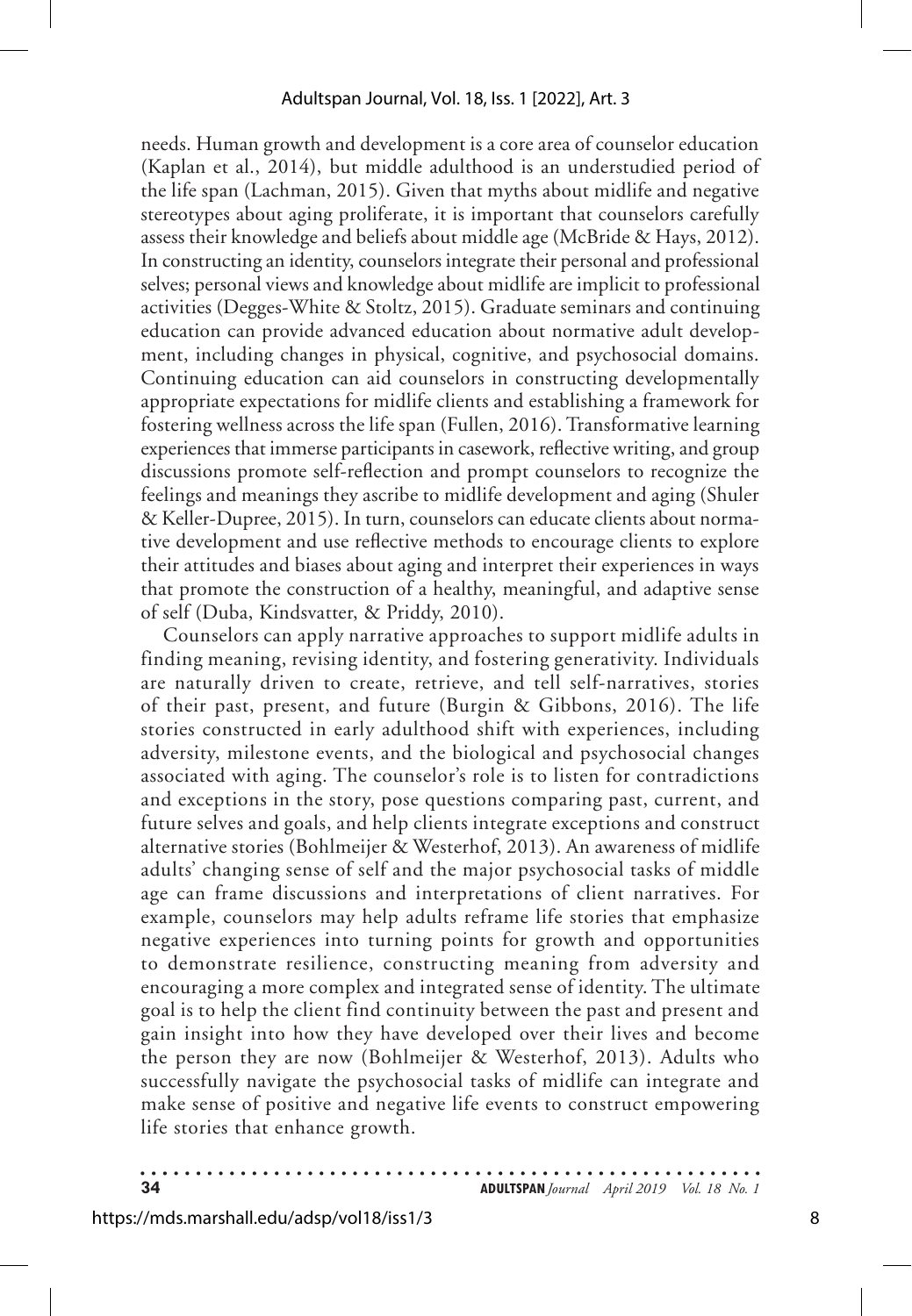### **FUTURE RESEARCH**

Although it is afforded less attention than other periods in life, middle adulthood is a vital time of psychosocial growth (Lachman, 2015). Research needs center on understanding the dynamic interactions among adults' sense of self, developmental tasks, and their immersion in contexts. Middle-aged adults' perspectives on aging and sense of having aged influence their selfconstructions (Barrett & Montepare, 2015). Although negative attitudes toward old age are common, it is unknown whether adults characterize midlife with aging stereotypes or how such stereotypes might be internalized and influence subjective age. Adults' self-constructions reciprocally influence their approach to and success in achieving developmental tasks, such as achieving a sense of generativity. The biological indicators of aging or developmental milestones of midlife, such as a child leaving home, can trigger a reconfiguration of identity and a search for meaning in life (Alter & Hershfield, 2014). Further work is needed to understand the processes of meaning making in middle adulthood, as well as how the search for meaning interacts with the development of identity and generativity.

Contextual factors, such as differences in family composition, responsibilities, and support, hold implications for how adults experience and adjust to the challenges and tasks of middle adulthood. Although it is conceptually clear that culture, ethnicity, and socioeconomic status influence how people progress through midlife (Wray, 2007), scholars know little about how diversity interacts with the developmental tasks and roles of midlife (Lachman, 2015). That is, not only is middle adulthood understudied relative to other periods in life, but research with diverse populations of adults is limited (Evans & Ramsay, 2015).

The most well-researched proximal context for midlife adults is the family, with emphasis on changing relationships with children, spouses, and parents. However, off-time parenting—specifically, becoming a parent in midlife—is understudied. Similarly, there is much to learn about the peer and work contexts of middle adulthood. For example, research indicates that during adulthood, individuals shift toward emphasizing quality over quantity in relationships; however, much of this research is with older adults (Fingerman & Charles, 2010). Likewise, research on the work context tends to be insular, focusing on person-centered factors such as job satisfaction and well-being. Given the dynamic cascading effects of context on development (Bronfenbrenner & Morris, 2006; Overton, 2015), research highlighting person–context and context–context interactions is essential.

# **CONCLUSION**

From a life span perspective, adaptation in middle adulthood is influenced by multiple domains of development, success in navigating developmental tasks,

**ADULTSPAN***Journal April 2019 Vol. 18 No. 1* **35**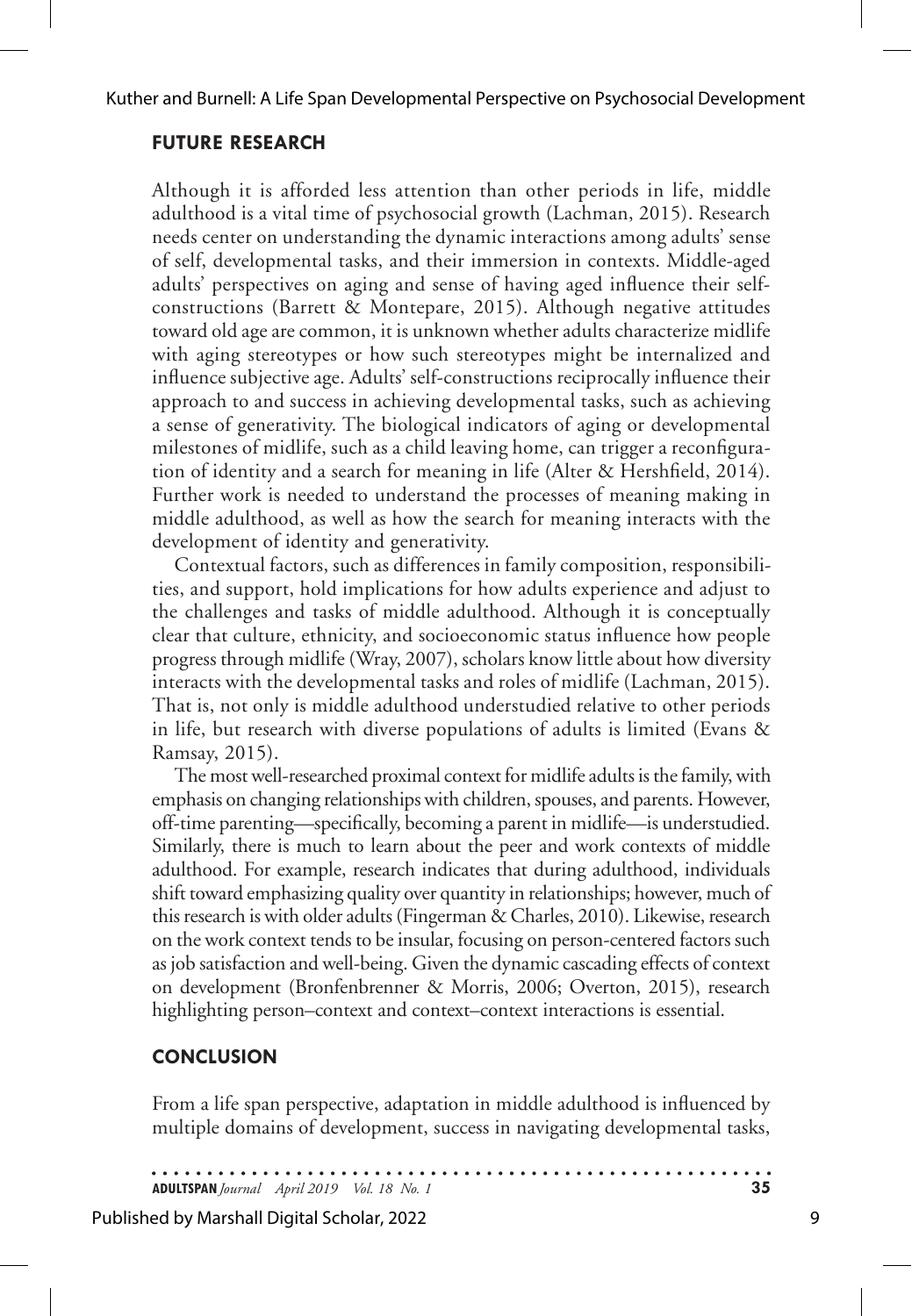and individuals' interactions in a dynamic web of contexts. At all ages, people influence their own development as they engage in the various settings in which they are immersed. Each of these exchanges offers opportunities for growth, adaptation, and plasticity. A life span perspective and an awareness of the many facets of midlife development can help counselors as they work to empower clients in all the settings in which they live.

#### **REFERENCES**

- Allan, B. A., Duffy, R. D., & Douglass, R. (2014). Meaning in life and work: A developmental perspective. *The Journal of Positive Psychology, 10,* 323–331.
- Alter, A. L., & Hershfield, H. E. (2014). People search for meaning when they approach a new decade in chronological age. *Proceedings of the National Academy of Sciences of the United States of America, 111,* 17066–17070.
- Antonnucci, T. C., Birditt, K. S., Sherman, C. W., & Trinh, S. (2011). Stability and change in the intergenerational family: A convoy approach. *Ageing and Society, 31,* 1084–1106.
- Aughinbaugh, A., Robles, O., & Sun, H. (2013). Marriage and divorce: Patterns by gender, race, and educational attainment. *Monthly Labor Review, 136*. doi:10.21916/mlr.2013.32
- Barrett, A. E., & Montepare, J. M. (2015). "It's about time": Applying life span and life course perspectives to the study of subjective age. *Annual Review of Gerontology and Geriatrics, 35,* 55–77.
- Beutel, M. E., Glaesmer, H., Wiltink, J., Marian, H., & Brähler, E. (2010). Life satisfaction, anxiety, depression and resilience across the life span of men. *Aging Male, 13,* 32–39.
- Birditt, K. S., Antonucci, T. C., & Tighe, L. (2012). Enacted support during stressful life events in middle and older adulthood: An examination of the interpersonal context. *Psychology and Aging, 27,* 728–741.
- Bohlmeijer, E. T., & Westerhof, G. J. (2013). Life review as a way to enhance personal growth in midlife: A case study. *The International Journal of Reminiscence and Life Review, 1,* 13–18.
- Bouchard, D. (2018). A dyadic examination of marital quality at the empty-nest phase. *International Journal of Aging and Human Development, 6,* 4–50.
- Bronfenbrenner, U., & Morris, P. A. (2006). The bioecological model of human development. In R. M. Lerner & W. Damon (Eds.), *Handbook of child psychology* (Vol. 1, pp. 793–828). Hoboken, NJ: Wiley.
- Bureau of Labor Statistics. (2017). *Employment characteristics of families summary*. Retrieved from https://www.bls.gov/news.release/famee.nr0.htm
- Burgin, E. C., & Gibbons, M. M. (2016). "More life, not less": Using narrative therapy with older adults with bipolar disorder. *Adultspan Journal, 15,* 49–61. doi:10.1002/adsp.12019
- Carlo, G., Koller, S., Raffaelli, M., & De Guzman, M. R. T. (2007). Culture-related strengths among Latin American families: A case study of Brazil. *Marriage & Family Review, 42,* 335–360.
- Casper, L. M., Florian, S. P., Potts, C. B., & Brandon, P. D. (2016). Portrait of American grandparent families. In M. H. Meyer & Y. Abdul-Malak (Eds.), *Grandparenting in the United States* (pp. 109–132). Amityville, NY: Baywood.
- Cui, M., & Donnellan, M. B. (2009). Trajectories of conflict over raising adolescent children and marital satisfaction. *Journal of Marriage and the Family, 71,* 478–494.
- Davis, N. C., & Friedrich, D. (2010). Age stereotypes in middle-aged through old-old adults. *International Journal of Aging & Human Development, 70,* 199–212.
- Degges-White, S. (2001). Midlife transitions in women: Cultural and individual factors. *Adultspan Journal, 3,* 4–11. doi:10.1002/j.2161-0029.2001.tb00100.x
- Degges-White, S., & Stoltz, K. (2015). Archetypal identity development, meaning in life, and life satisfaction: Differences among clinical mental health counselors, school counselors, and counselor educators. *Adultspan Journal, 14,* 49–61. doi:10.1002/j.2161-0029.2015.00036.x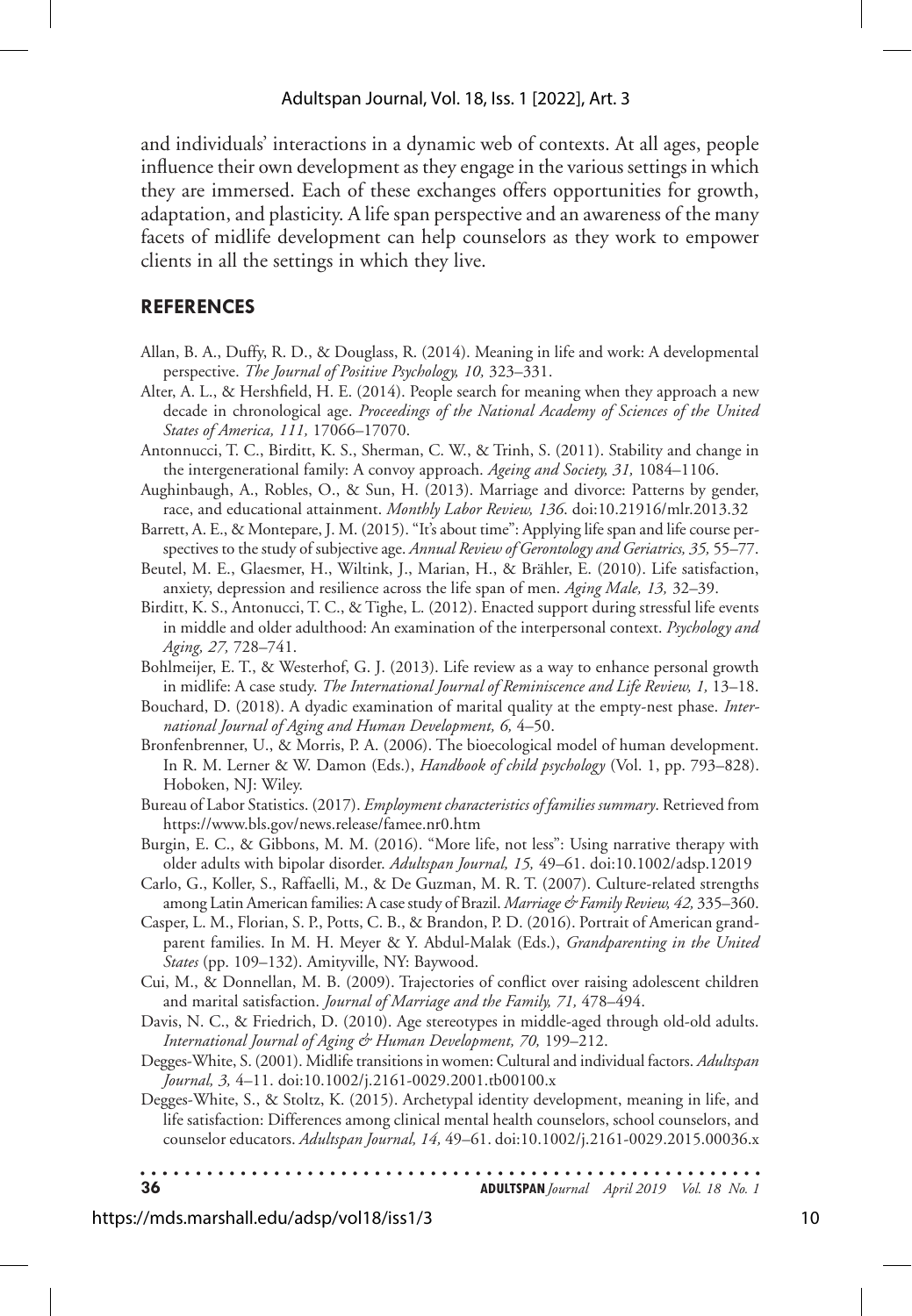- Dobrow Riza, S., Ganzach, Y., & Liu, Y. (2016). Time and job satisfaction: A longitudinal study of the differential roles of age and tenure. *Journal of Management, 44,* 2558–2579. doi:10.1177/0149206315624962
- Duba, J. D., Hughey, A. W., Lara, T., & Burke, M. G. (2012). Areas of marital dissatisfaction among long-term couples. *Adultspan Journal, 11,* 39–54. doi:10.1002/j.2161- 0029.2012.00004.x
- Duba, J. D., Kindsvatter, A., & Priddy, C. J. (2010). Deconstructing the mirror's reflection: Narrative therapy groups for women dissatisfied with their body. *Adultspan Journal, 9,* 103–116. doi:10.1002/j.2161-0029.2010.tb00075.x
- Erikson, E. H. (1959). *Identity and the life cycle*. New York, NY: Norton.
- Evans, A. M., & Ramsay, K. (2015). Multiracial and biracial individuals: A content analysis of counseling journals, 1991–2013. *Journal of Multicultural Counseling and Development, 43,* 262–274. doi:10.1002/jmcd.12020
- Fingerman, K. L., & Charles, S. T. (2010). It takes two to tango: Why older people have the best relationships. *Current Directions in Psychological Science, 19,* 172–176.
- Freund, A. M., & Ritter, J. O. (2009). Midlife crisis: A debate. *Gerontology, 55,* 582–591.
- Friedman, E. M., Park, S. S., & Wiemers, E. E. (2015). New estimates of the sandwich generation in the 2013 Panel Study of Income Dynamics. *The Gerontologist, 57,* 191–196.
- Fullen, M. C. (2016). Counseling for wellness with older adults. *Adultspan Journal, 15,* 109–123. doi:10.1002/adsp.12025
- Ganong, L., & Coleman, M. (2017). *Stepfamily relationships: Development, dynamics, and interventions* (2nd ed.). Boston, MA: Springer.
- Geidner, J. M. (2009). Developmental science and counseling. *Journal of Counseling & Development, 87,* 364–372. doi:10.1002/j.1556-6678.2009.tb00119.x
- Gorchoff, S. M., John, O. P., & Helson, R. (2008). Contextualizing change in marital satisfaction during middle age: An 18-year longitudinal study. *Psychological Science, 19,* 1194–1200.
- Grundy, E., & Henretta, J. C. (2006). Between elderly parents and adult children: A new look at the intergenerational care provided by the "sandwich generation." *Ageing & Society, 26,* 707–722.
- Haberkern, K., & Szydlik, M. (2010). State care provision, societal opinion, and children's care of older parents in 11 European countries. *Ageing & Society, 30,* 299–323.
- Heintzelman, S. J., & King, L. A. (2014). Life is pretty meaningful. *The American Psychologist, 69,* 561–574.
- Hofer, J., Busch, H., Au, A., Poláčková Šolcová, I., Tavel, P., & Tsien Wong, T. (2014). For the benefit of others: Generativity and meaning in life in the elderly in four cultures. *Psychology and Aging, 29,* 764–775.
- Kaplan, D. M., Tarvydas, V. M., & Gladding, S. T. (2014). 20/20: A vision for the future of counseling: The new consensus definition of counseling. *Journal of Counseling & Development, 92,* 366–372. doi:10.1002/j.1556-6676.2014.00164.x
- Ko, H. J., Hooker, K., Geldhof, G. J., & McAdams, D. P. (2016). Longitudinal purpose in life trajectories: Examining predictors in late midlife. *Psychology and Aging, 31,* 693–698.
- Kooij, D. T. A. M., De Lange, A. H., Jansen, P. G. W., Kanfer, R., & Dikkers, J. S. E. (2011). Age and work-related motives: Results of a meta-analysis. *Journal of Organizational Behavior, 32,* 197–225.
- Kornadt, A. E., & Rothermund, K. (2015). Views on aging: Domain-specific approaches and implications for developmental regulation. *Annual Review of Gerontology and Geriatrics, 35,* 121–144.
- Lachman, M. E. (2015). Mind the gap in the middle: A call to study midlife. *Research in Human Development, 12,* 327–334.
- Leopold, T., & Skopek, J. (2015). The demography of grandparenthood: An international profile. *Social Forces, 94,* 801–832.

. . . . . . . . . . . . . . . . .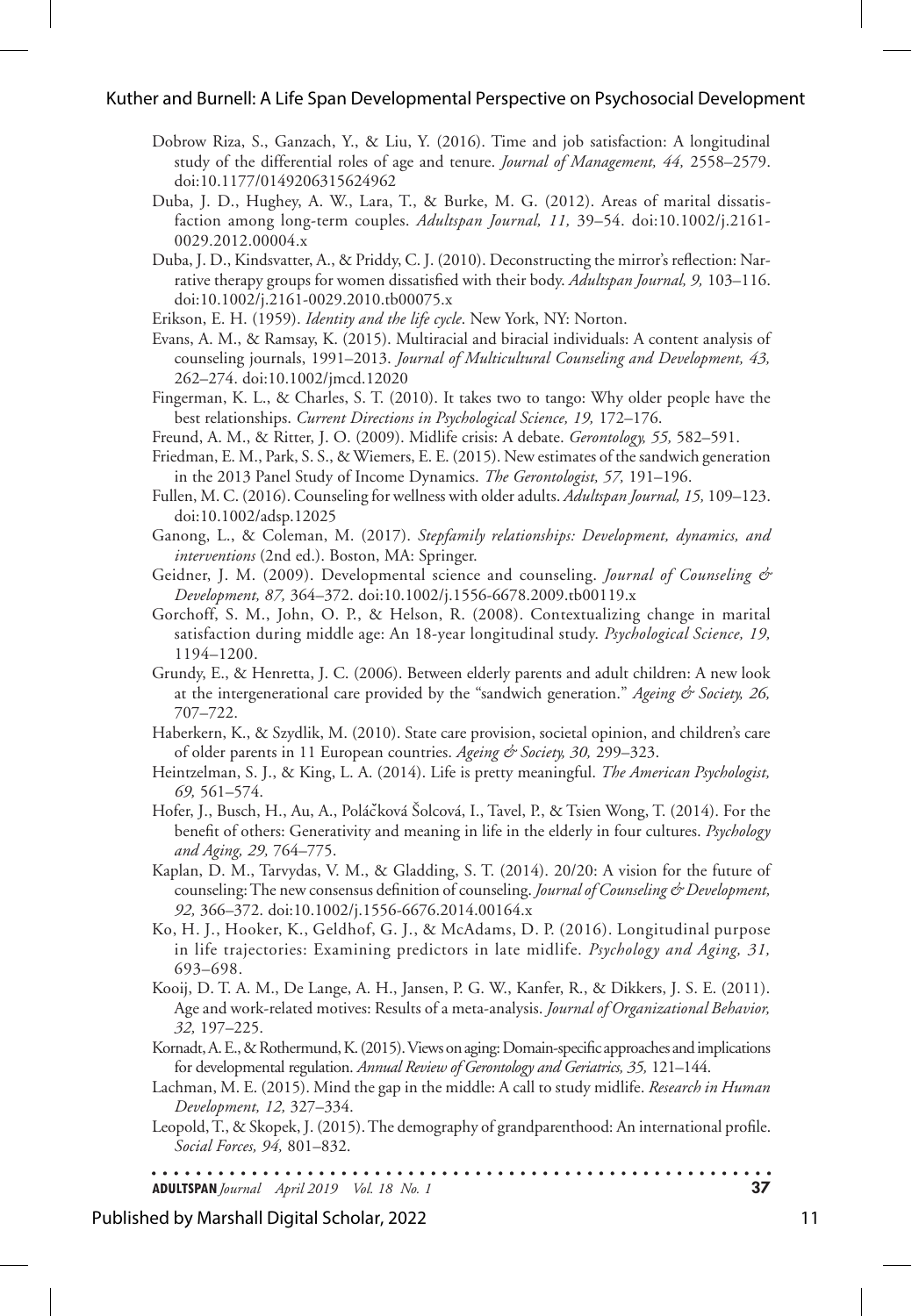- Levy, B. (2009). Stereotype embodiment: A psychosocial approach to aging. *Current Directions in Psychological Science, 18,* 332–336.
- Löckenhoff, C. E., De Fruyt, F., Terracciano, A., McCrae, R. R., De Bolle, M., Costa, P. T., . . . Yik, M. (2009). Perceptions of aging across 26 cultures and their culture-level associates. *Psychology and Aging, 24,* 941–954.
- Mac Dougall, K., Beyene, Y., & Nachtigall, R. D. (2012). 'Inconvenient biology': Advantages and disadvantages of first-time parenting after age 40 using in vitro fertilization. *Human Reproduction, 27,* 1058–1065.
- Martin, J. A., Hamilton, B. E., & Osterman, M. J. K. (2017). Births in the United States, 2016. *NCHS Data Brief, 287,* 1–8.
- McAdams, D. P. (2014). The life narrative at midlife. *New Directions for Child and Adolescent Development, 2014,* 57–69.
- McBride, R. G., & Hays, D. G. (2012). Counselor demographics, ageist attitudes, and multicultural counseling competence among counselors and counselor trainees. *Adultspan Journal, 11,* 77–88. doi:10.1002/j.2161-0029.2012.00007.x
- Mitchell, B. (2016). Empty nest. In C. L. Shehan (Ed.), *Encyclopedia of family studies* (Vol. 2, pp. 641–645). Hoboken, NJ: Wiley.
- Mock, S. E., & Eibach, R. P. (2011). Aging attitudes moderate the effect of subjective age on psychological well-being: Evidence from a 10-year longitudinal study. *Psychology and Aging, 26,* 979–986.
- Moen, P., & Wethington, E. (1999). Midlife development in a life course context. In S. L. Willis & J. D. Reid (Eds.), *Life in the middle: Psychological and social development in middle age* (pp. 3–23). San Diego, CA: Academic Press.
- Montgomery, R. J. V., Rowe, J. M., & Kosloski, K. (2007). Family caregiving. In J. A. Blackburn & C. N. Dulmus (Eds.), *Handbook of gerontology: Evidence-based approaches to theory, practice, and policy* (pp. 426–454). Hoboken, NJ: Wiley.
- Nisbett, R. E., Aronson, J., Blair, C., Dickens, W., Flynn, J., Halpern, D. F., & Turkheimer, E. (2013). Intelligence: New findings and theoretical developments. *American Psychologist, 67,* 130–159.
- Overton, W. F. (2015). Processes, relations, and relational-developmental-systems. In W. F. Overton & P. C. M. Molenaar (Eds.), *Handbook of child psychology and developmental science* (pp. 1–54). Hoboken, NJ: Wiley.
- Park, C. L. (2010). Making sense of the meaning literature: An integrative review of meaning making and its effects on adjustment to stressful life events. *Psychological Bulletin, 136,* 257–301.
- Pasupathi, M., & Mansour, E. (2006). Adult age differences in autobiographical reasoning in narratives. *Developmental Psychology, 42,* 798–808.
- Robinson, O. C., & Wright, G. R. T. (2013). The prevalence, types, and perceived outcomes of crisis episodes in early adulthood and midlife: A structured retrospective-autobiographical study. *International Journal of Behavioral Development, 37,* 407–416.
- Ryff, C. D. (2014). Psychological well-being revisited: Advances in the science and practice eudaimonia. *Psychotherapy and Psychosomatics, 2014,* 10–28.
- Schoklitsch, A., & Baumann, U. (2012). Generativity and aging: A promising future research topic? *Journal of Aging Studies, 26,* 262–272.
- Shuler, M. K., & Keller-Dupree, E. A. (2015). The impact of transformational learning experiences on personal and professional counselor-in-training identity development. *The Professional Counselor, 5,* 152–162.
- Stepler, R. (2017). Led by baby boomers, divorce rates climb for America's 50+ population. *Pew Research Center*. Retrieved from http://www.pewresearch.org/fact-tank/2017/03/09/led-bybaby-boomers-divorce-rates-climb-for-americas-50-population/
- U.S. Census Bureau. (2016). *Historical income tables: Households*. Retrieved from https://www. census.gov/data/tables/time-series/demo/income-poverty/historical-income-households.html